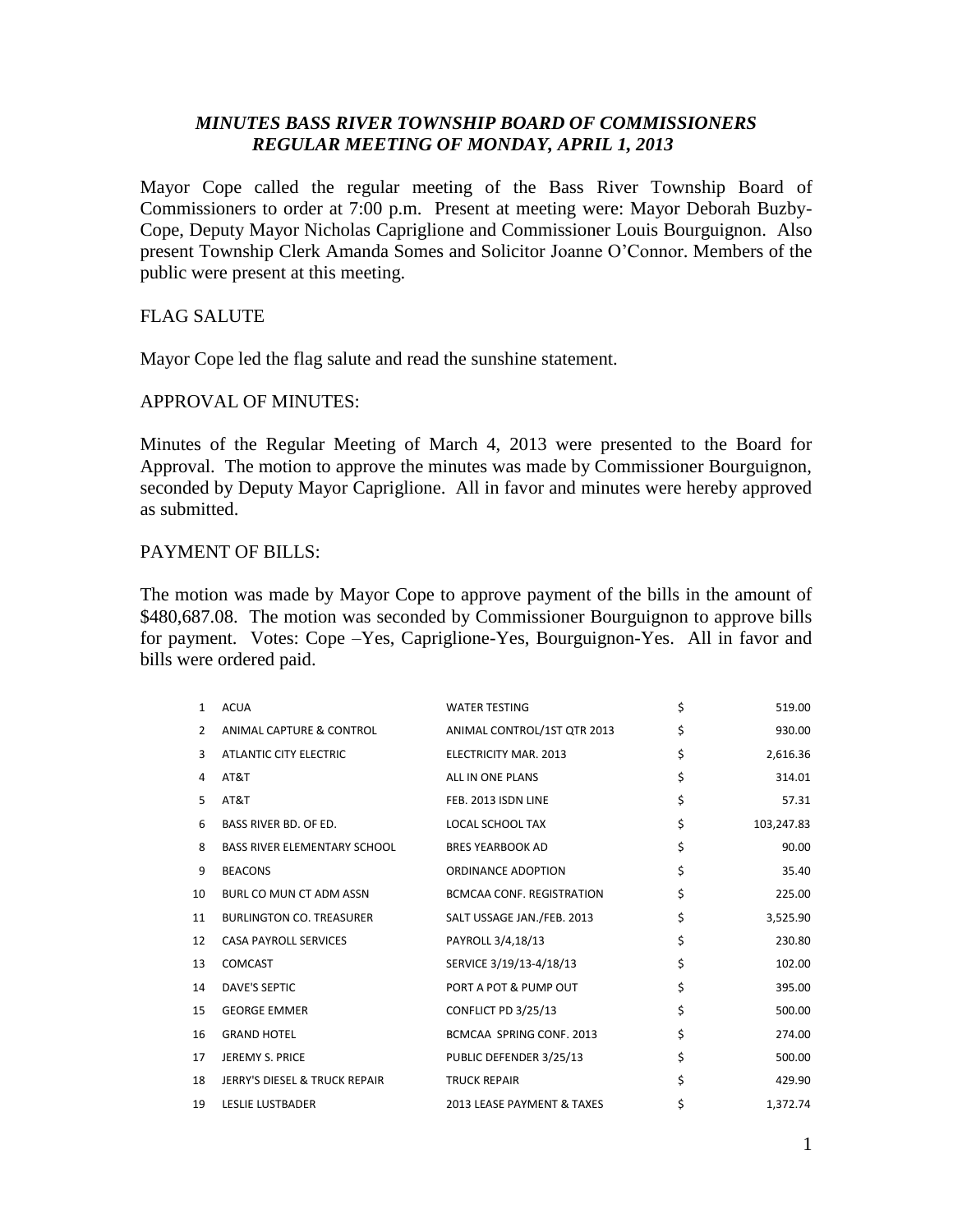| 20 | <b>MGS PROPANE</b>                     | PROPANE DELIVERY 3/26/13            | \$<br>320.01     |
|----|----------------------------------------|-------------------------------------|------------------|
| 21 | <b>MUNIDEX INC</b>                     | ASSMT. NOTICES & YR END TAX REPORTS | \$<br>1,043.66   |
| 22 | NJ LEAGUE OF MUNICIPALITIES            | AD CFO                              | \$<br>110.00     |
| 23 | <b>OFFICE BASICS</b><br>PEGGY          | OFFICE SUPPLIES                     | \$<br>140.91     |
| 24 | <b>BECK</b>                            | MILEAGE BANK TRIPS                  | \$<br>40.80      |
| 25 | PINELANDS REG. SCHOOL DIST.            | REGIONAL SCHOOL TAXES               | \$<br>151,971.42 |
| 26 | POMONA OIL CO.                         | FIRE CO. HEATING OIL                | \$<br>2,659.00   |
| 27 | QC LABS                                | <b>WATER TESTING</b>                | \$<br>96.00      |
| 28 | RACHEL L. SOMERSHOE, VDM               | RABIES CLINIC 3/23/13               | \$<br>225.00     |
| 29 | SAFEGUARD BUSINESS SYSTEMS             | <b>CHECK REORDER</b>                | \$<br>58.56      |
| 30 | THE STAR LEDGER                        | RE: SOLID WASTE COLLECTION          | \$<br>128.76     |
| 31 | TRANSFORMATION ENTERPRISES             | FEB. 2013 ROLL-OFF SERVICE          | \$<br>3,452.00   |
| 32 | UNIVERSAL COMPUTING SERVICES           | PRINTER RIBBONS                     | \$<br>49.75      |
| 33 | USA BLUEBOOK                           | <b>TRAFFIC VESTS</b>                | \$<br>283.12     |
| 34 | <b>VERIZON</b>                         | PHONES FEB./MARCH 2012              | \$<br>917.02     |
| 35 | <b>VERIZON WIRELESS</b>                | <b>WIRELESS PHONES</b>              | \$<br>157.62     |
| 36 | <b>WEX BANK</b>                        | <b>FUEL CHARGES FEB. 2013</b>       | \$<br>547.07     |
| 37 | AMANDA SOMES                           | MILEAGE ALLIANCE TRAINING           | \$<br>43.20      |
| 38 | DAVE'S SEPTIC                          | PORT A POTS OAK LANE                | \$<br>170.00     |
| 39 | <b>GWP ENTERRPRISES</b>                | PAVING N. MAPLE PARK                | \$<br>9,400.32   |
| 40 | <b>LIBERTY PARKS &amp; PLAYGROUNDS</b> | PLAY GROUND N. MAPLE                | \$<br>122,587.31 |
| 41 | <b>BASS RIVER PAYROLL ACCOUNT</b>      | PAYROLL 3/7/13                      | \$<br>13,748.06  |
| 42 | <b>BASS RIVER PAYROLL ACCOUNT</b>      | PAYROLL 3/21/13                     | \$<br>17,240.24  |
| 43 | STATE OF NJ DIV. OF PENSIONS           | ANNUAL CONTRIBUTION                 | \$<br>34,212.00  |
| 44 | <b>ALENCO FENCE</b>                    | FENCING FOR N. MAPLE PARK           | \$<br>5,720.00   |

## ORDINANCES & RESOLUTIONS:

### **RESOLUTION 2013-34**

## **RECYCLING TAX RESOLUTION**

The motion was made by Mayor Cope, seconded by Commissioner Bourguignon to approve Resolution 2013-34. Votes: Cope–Yes, Capriglione-Yes, Bourguignon-Yes. All in favor and Resolutions 2013-34 was hereby approved.

#### *RESOLUTION 2013-34*

### *TAX IDENTIFICATION STATEMENT*

*WHEREAS, The Recycling Enhancement Act, P.L.2007, chapter 311, has established a recycling fund from which tonnage grants may be made to municipalities in order to encourage local source separation and recycling programs; and*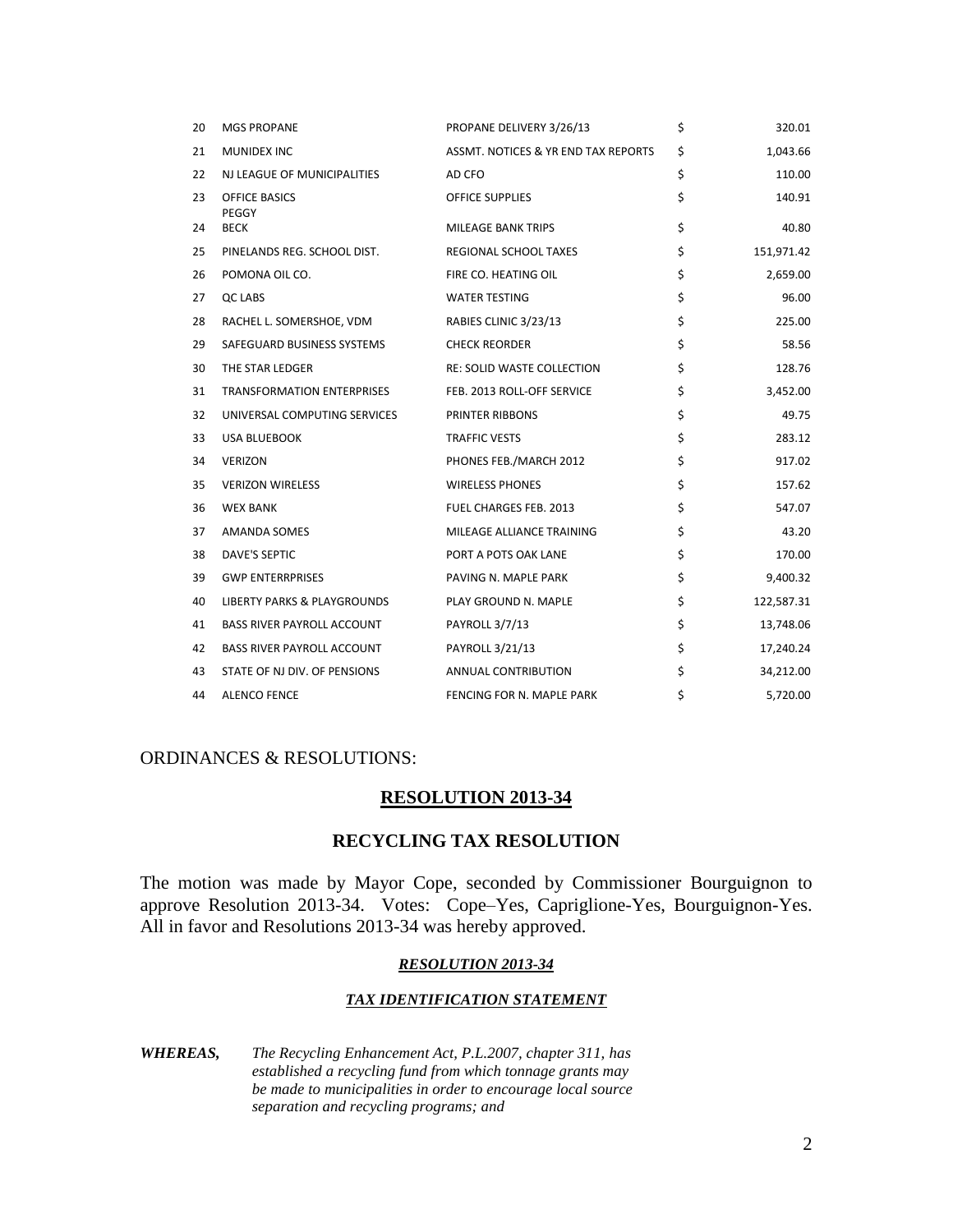- *WHEREAS, There is levied upon the owner or operator of every solid waste facility (with certain exceptions) a recycling tax of \$3.00 per ton on all solid waste accepted for disposal or transfer at the solid waste facility.*
- *WHEREAS, Whenever a municipality operates a municipal service system for solid waste collection, or provides for regular solid waste collection service under a contract awarded pursuant to the "Local Public Contracts Law", the amount of grant monies received by the municipality shall not be less than the annual amount of recycling tax paid by the municipality except that all grant moneys received by the municipality shall be expended only for its recycling program.*

*NOW THEREFORE BE IT RESOLVED by the Township of Bass River that Bass River Township hereby certifies a submission of expenditure for taxes paid pursuant to P.L.2007, chapter 311, in 2012 in the amount of \$2,506.35. Documentation supporting this submission is available at 3 North Maple Avenue and shall be maintained for no less than five years from this date.*

### **RESOLUTION 2013-35**

### **RECYCLING TONNAGE GRANT RESOLUTION**

The motion was made by Commissioner Bourguignon, seconded by Deputy Mayor Capriglione to approve Resolution 2013-35. Votes: Cope–Yes, Capriglione-Yes, Bourguignon-Yes. All in favor and Resolution 2013-35 was hereby approved.

#### *TONNAGE GRANT APPLICATION RESOLUTION 2013-35*

- *WHEREAS, The Mandatory Source Separation and Recycling Act, P.L.1987, c.102, has established a recycling fund from which tonnage grant may be made to municipalities in order to encourage local source separation and recycling programs; and*
- *WHEREAS, It is the intent and the spirit of the Mandatory Source Separation and Recycling Act to use the tonnage grants to develop new municipal recycling programs and to continue and to expand existing programs; and*
- *WHEREAS, The New Jersey Department of Environmental Protection has promulgated recycling regulations to*

*Implement the Mandatory Source Separation and Recycling Act; and*

- *WHEREAS, The recycling regulations impose on municipalities certain requirements as a condition for applying for tonnage grants, including but not limited to, making and keeping accurate, verifiable records of materials collected and claimed by the municipality; and*
- *WHEREAS, A resolution authorizing this municipality to apply for the 2013 Recycling Tonnage Grant will memorialize the commitment of this municipality to recycling and to indicate the assent of the Board of Commissioners to the efforts undertaken by the municipality and the requirements contained in the Recycling Act and recycling regulations; and*
- *WHEREAS, Such a resolution should designate the individual authorized to ensure the application is properly completed and timely filed.*

*NOW THEREFORE BE IT RESOLVED by the Board of Commissioners of Bass River Township that Bass River Township hereby endorses the submission of the recycling tonnage grant application to the New*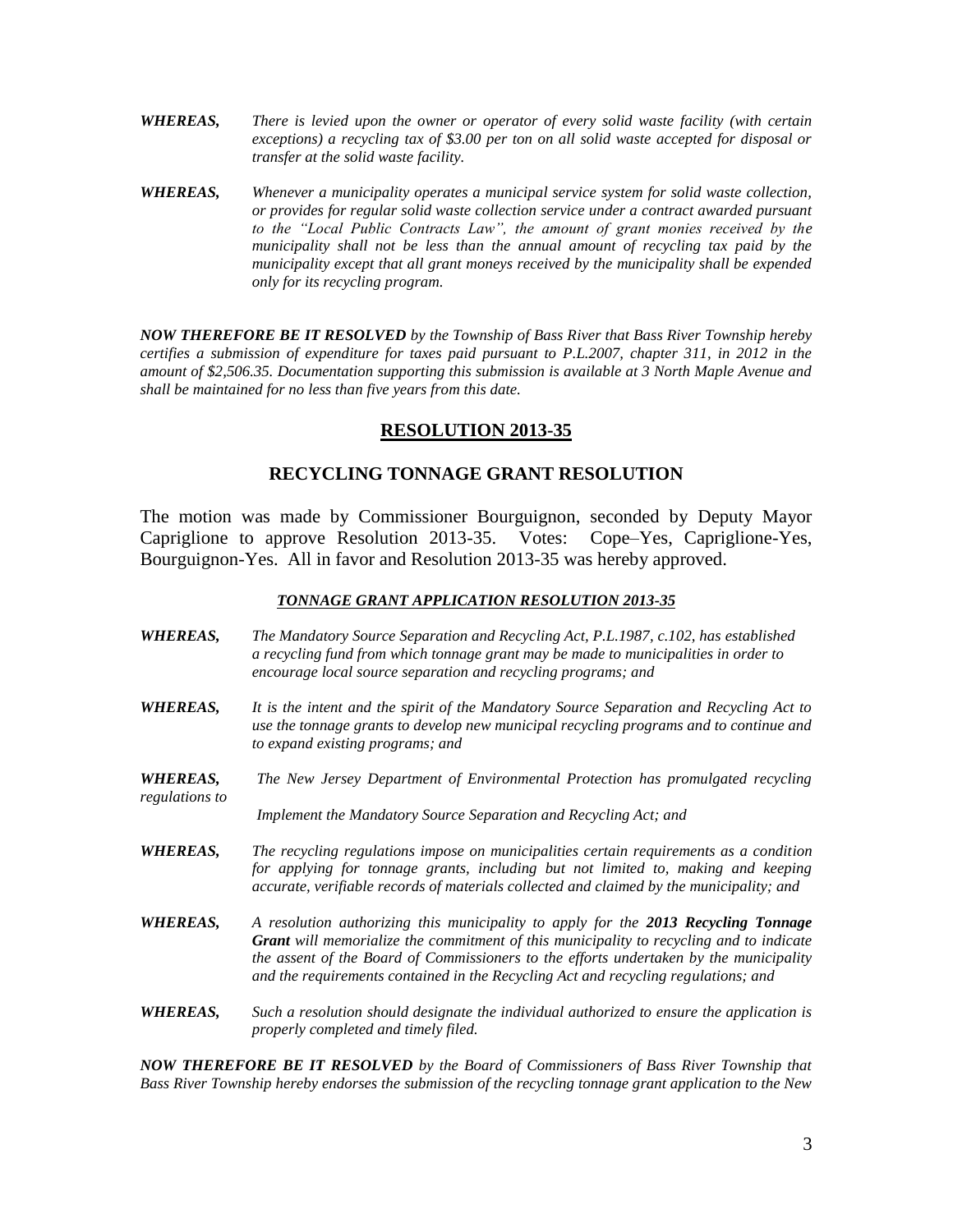*Jersey Department of Environmental Protection and designates Township Clerk to ensure that the application is properly filed; and*

*BE IT FURTHER RESOLVED that the monies received from the recycling tonnage grant be deposited in a dedicated recycling trust fund to be used solely for the purposes of recycling.*

### **RESOLUTION 2013-36**

# **RESOLUTION OF THE TOWNSHIP OF BASS RIVER, COUNTY OF BURLINGTON, STATE OF NEW JERSEY APPOINTING BRIAN RUMPF, ESQ. AS PRINCIPAL PROSECUTOR FOR THE TOWNSHIP OF BASS RIVER**

#### **RESOLUTION 2013-37**

## **RESOLUTION OF THE TOWNSHIP OF BASS RIVER, COUNTY OF BURLINGTON, STATE OF NEW JERSEY APPOINTING KEVIN QUINLAN, ESQ. AS ALTERNATE PROSECUTOR FOR THE TOWNSHIP OF BASS RIVER**

#### **RESOLUTION 2013-38**

# **RESOLUTION OF THE TOWNSHIP OF BASS RIVER, COUNTY OF BURLINGTON, STATE OF NEW JERSEY APPOINTING CHRISTOPHER KOUTSOURIS, ESQ. AS ALTERNATE PROSECUTOR FOR THE TOWNSHIP OF BASS RIVER**

The motion was made by Commissioner Bourguignon, seconded by Deputy Mayor Capriglione to approve Resolutions 2013-36, 2013-37 and 2013-38. Votes: Cope–Yes, Capriglione-Yes, Bourguignon-Yes. All in favor and Resolutions 2013-36, 2013-37 and 2013-38 were hereby approved.

#### *RESOLUTION 2013-36*

#### *RESOLUTION OF THE TOWNSHIP OF BASS RIVER, COUNTY OF BURLINGTON, STATE OF NEW JERSEY APPOINTING BRIAN RUMPF, ESQ. AS PRINCIPAL PROSECUTOR FOR THE TOWNSHIP OF BASS RIVER*

*WHEREAS, the Township of Bass river is in need of the services of a municipal prosecutor as a non-fair and open contract pursuant to the provisions of N.J.S.A. 19:44A-10.5; AND*

*WHEREAS, Brian Rumpf, Esq. is duly qualified to serve as the principal municipal prosecutor for the Township of Bass river; and*

*WHEREAS, it is the desire of the governing body to appoint Brian Rumpf of the firm of Rumpf, Rumpf and Kitrick as the principal municipal prosecutor; and*

*WHEREAS, the Chief Financial Officer has determined and certified in writing that the value of the contract to be awarded under this resolution may exceed \$17,500 in the 2013 municipal budget; and*

*WHEREAS, the anticipated term of this contract is one year; and*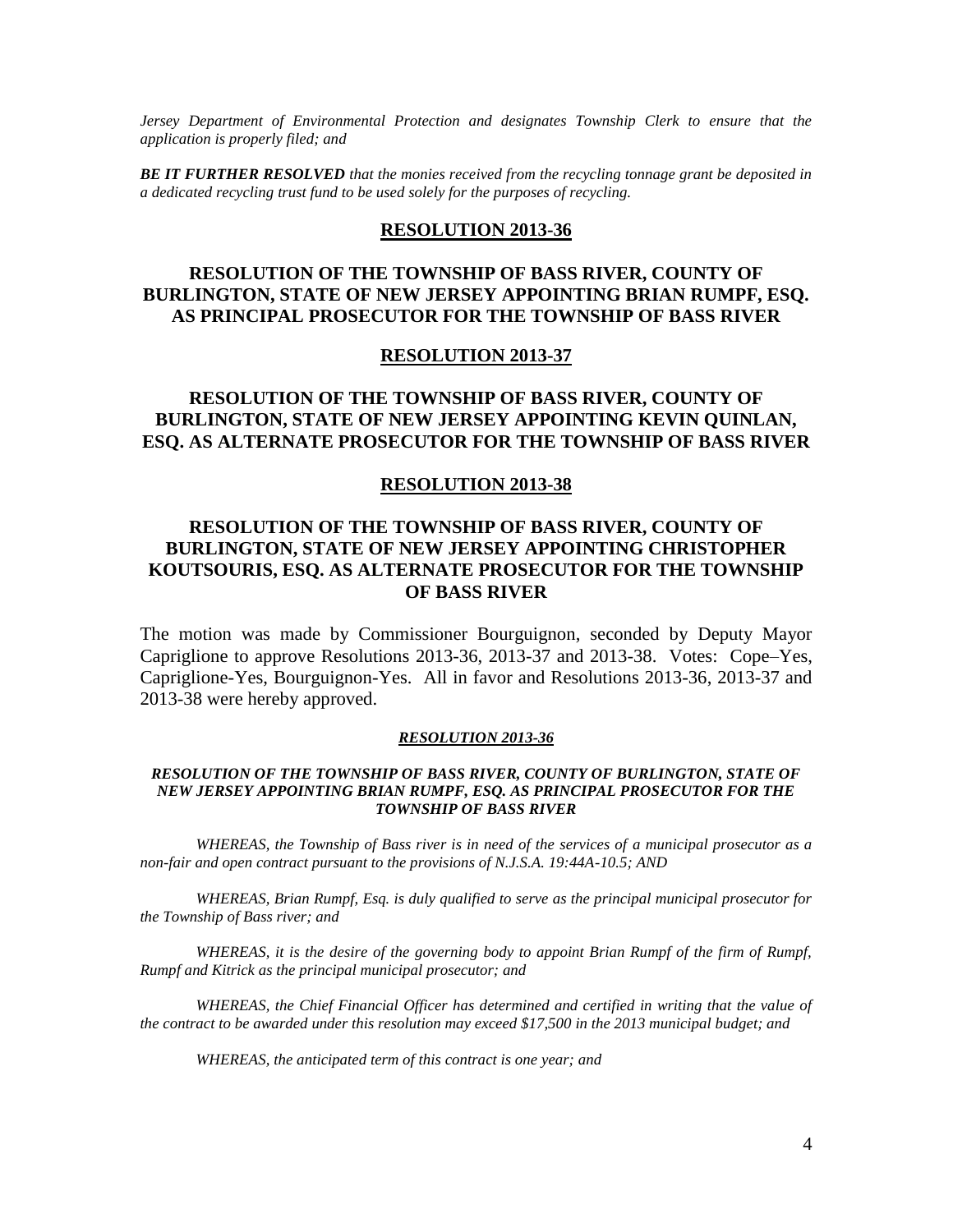*WHEREAS, the maximum amount of the contract to be awarded under this resolution is set forth in the 2013 municipal budget; and*

*WHEREAS, the Chief Financial Officer has certified that there are funds available for this contract, which certification is annexed hereto; and*

*WHEREAS, the firm of Rumpf, Rumpf and Kitrick has completed and submitted a Business Entity Disclosure Certification which certifies that the firm of Rumpf, Rumpf and Kitrick has not made any reportable contributions to a political or candidate committee in the Township of Bass River in the previous one year, and that the contract will prohibit the firm of Rumpf, Rumpf and Kitrick from making any reportable contributions through the term of the contract; and*

*WHEREAS, the local Public Contracts Law, NJSA 40A:11-1 et seq. authorizes the award of contract for "Professional Services" without competitive bids and requires that the Resolution and contract be made available for public inspection.*

*NOW, THEREFORE, BE IT RESOLVED, by the governing body of the Township of Bass River, County of Burlington, State of New Jersey, as follows:*

- *A. That Brian Rumpf, Esq. of the firm of Rumpf, Rumpf and Kitrick is hereby appointed as principal municipal prosecutor for the Township of Bass River for a term of one year, commencing April 1, 2013 and ending December 31, 2013.*
- *B. That the Mayor is hereby authorized to execute and the Township Clerk to attest to the agreement with Brian Rumpf of the firm of Rumpf, Rumpf and Kitrick.*
- *C. This contract is awarded without competitive bidding as a "Professional Service" in accordance with NJSA 40A:11-5(1)(a)(i) of the Local Public Contracts Law because it is for services to be performed by a person(s) authorized by law to practice a recognized profession.*
- *D. A notice of this action shall be printed once in the official newspaper of the Township of Bass River.*
- *E. This resolution takes effect April 1, 2013.*
- *F. A certified copy of this resolution shall be provided by the Township Clerk to the Chief Financial Officer and to Brian Rumpf of the firm Rumpf, Rumpf and Kitrick.*
- *G. That a certificate of availability of funds executed by the Chief Financial Officer is annexed hereto. The following are the line item appropriations or ordinances that constitute the availability of funds for the contract: Municipal Prosecutor O/E.*
- *H. A certificate demonstrating compliance with NJSA 19:44A-20.8 is attached to the Contract Agreement.*
- *I. A copy of this resolution, as well as the contract agreement is on file with the Municipal Clerk.*
- *J. The Business Disclosure Entity Certification and the Determination of Value will be attached to the contract.*

#### *RESOLUTION 2013-37*

*RESOLUTION OF THE TOWNSHIP OF BASS RIVER, COUNTY OF BURLINGTON, STATE OF NEW JERSEY APPOINTING KEVIN QUINLAN, ESQ. AS ALTERNATE PROSECUTOR FOR THE TOWNSHIP OF BASS RIVER*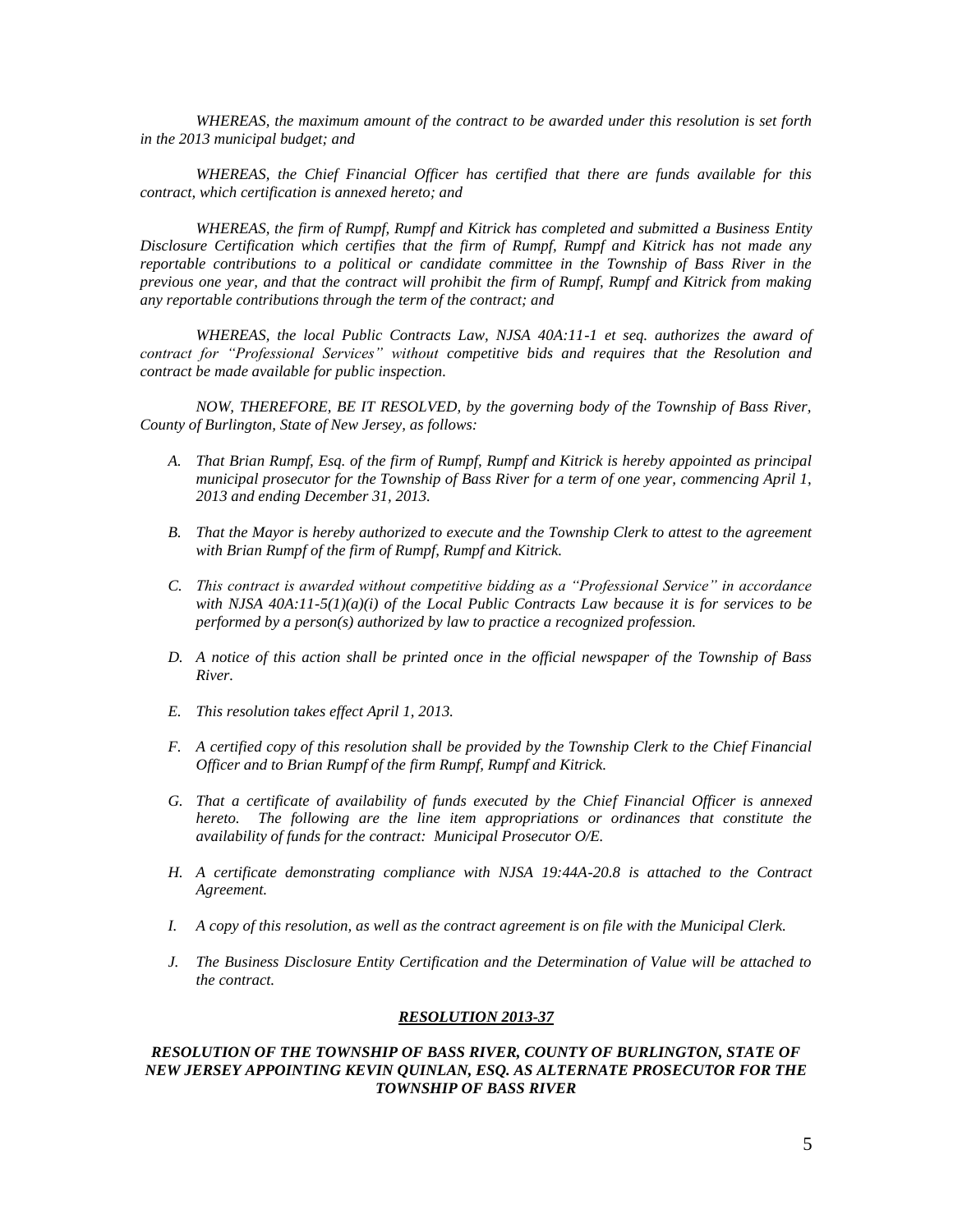*WHEREAS, the Township of Bass river is in need of the services of a municipal prosecutor as a non-fair and open contract pursuant to the provisions of N.J.S.A. 19:44A-10.5; AND*

*WHEREAS, Kevin Quinlan, Esq. is duly qualified to serve as the alternate municipal prosecutor for the Township of Bass River; and*

*WHEREAS, it is the desire of the governing body to appoint Kevin Quinlan, Esq. as the alternate municipal prosecutor; and*

*WHEREAS, the Chief Financial Officer has determined and certified in writing that the value of the contract to be awarded under this resolution may exceed \$17,500 in the 2013 municipal budget; and*

*WHEREAS, the anticipated term of this contract is one year; and*

*WHEREAS, the maximum amount of the contract to be awarded under this resolution is set forth in the 2013 municipal budget; and*

*WHEREAS, the Chief Financial Officer has certified that there are funds available for this contract, which certification is annexed hereto; and*

*WHEREAS, Kevin Quinlan, Esq. has completed and submitted a Business Entity Disclosure Certification which certifies that Kevin Quinlan, Esq. has not made any reportable contributions to a political or candidate committee in the Township of Bass River in the previous one year, and that the contract will prohibit Kevin Quinlan, Esq. from making any reportable contributions through the term of the contract; and*

*WHEREAS, the local Public Contracts Law, NJSA 40A:11-1 et seq. authorizes the award of contract for "Professional Services" without competitive bids and requires that the Resolution and contract be made available for public inspection.*

*NOW, THEREFORE, BE IT RESOLVED, by the governing body of the Township of Bass River, County of Burlington, State of New Jersey, as follows:*

- *A. That Kevin Quinlan, Esq. is hereby appointed as alternate municipal prosecutor for the Township of Bass River for a term of one year, commencing April 1, 2013 and ending December 31, 2013.*
- *B. That the Mayor is hereby authorized to execute and the Township Clerk to attest to the agreement with Kevin Quinlan, Esq..*
- *C. This contract is awarded without competitive bidding as a "Professional Service" in accordance with NJSA 40A:11-5(1)(a)(i) of the Local Public Contracts Law because it is for services to be performed by a person(s) authorized by law to practice a recognized profession.*
- *D. A notice of this action shall be printed once in the official newspaper of the Township of Bass River.*
- *E. This resolution takes effect April 1, 2013.*
- *F. A certified copy of this resolution shall be provided by the Township Clerk to the Chief Financial Officer and to Kevin Quinlan, Esq.*
- *G. That a certificate of availability of funds executed by the Chief Financial Officer is annexed hereto. The following are the line item appropriations or ordinances that constitute the availability of funds for the contract: Municipal Prosecutor O/E.*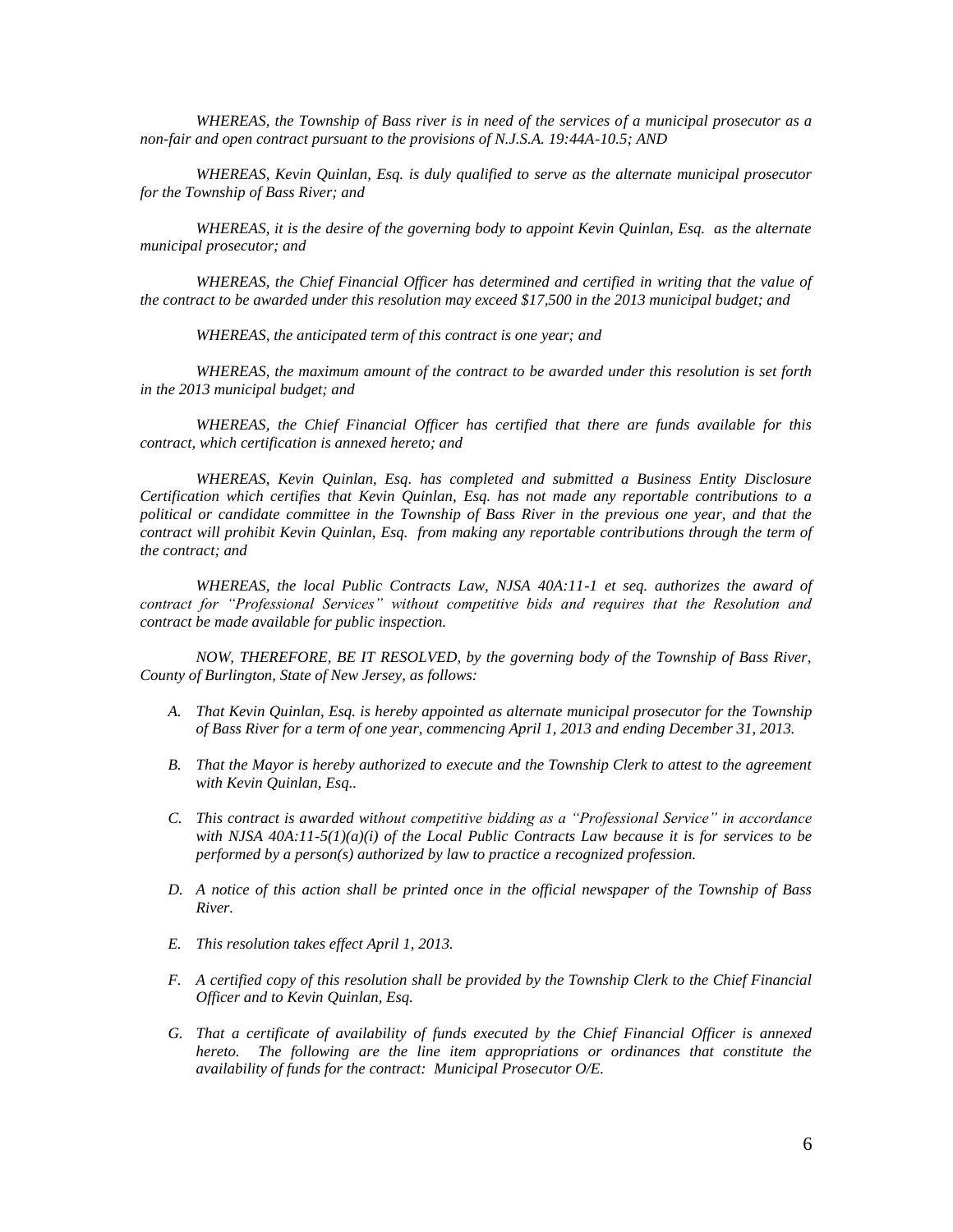- *H. A certificate demonstrating compliance with NJSA 19:44A-20.8 is attached to the Contract Agreement.*
- *I. A copy of this resolution, as well as the contract agreement is on file with the Municipal Clerk.*
- *J. The Business Disclosure Entity Certification and the Determination of Value will be attached to the contract.*

#### *RESOLUTION 2013-38*

#### *RESOLUTION OF THE TOWNSHIP OF BASS RIVER, COUNTY OF BURLINGTON, STATE OF NEW JERSEY APPOINTING CHRISTOPHER KOUTSOURIS, ESQ. AS ALTERNATE PROSECUTOR FOR THE TOWNSHIP OF BASS RIVER*

*WHEREAS, the Township of Bass river is in need of the services of a municipal prosecutor as a non-fair and open contract pursuant to the provisions of N.J.S.A. 19:44A-10.5; AND*

*WHEREAS, Christopher Koutsouris, Esq. is duly qualified to serve as the alternate municipal prosecutor for the Township of Bass River; and*

*WHEREAS, it is the desire of the governing body to appoint Christopher Koutsouris, Esq. as the alternate municipal prosecutor; and*

*WHEREAS, the Chief Financial Officer has determined and certified in writing that the value of the contract to be awarded under this resolution may exceed \$17,500 in the 2013 municipal budget; and*

*WHEREAS, the anticipated term of this contract is one year; and*

*WHEREAS, the maximum amount of the contract to be awarded under this resolution is set forth in the 2013 municipal budget; and*

*WHEREAS, the Chief Financial Officer has certified that there are funds available for this contract, which certification is annexed hereto; and*

*WHEREAS, Christopher Koutsouris, Esq. has completed and submitted a Business Entity Disclosure Certification which certifies that Christopher Koutsouris, Esq. has not made any reportable contributions to a political or candidate committee in the Township of Bass River in the previous one year, and that the contract will prohibit Christopher Koutsouris, Esq. from making any reportable contributions through the term of the contract; and*

*WHEREAS, the local Public Contracts Law, NJSA 40A:11-1 et seq. authorizes the award of contract for "Professional Services" without competitive bids and requires that the Resolution and contract be made available for public inspection.*

*NOW, THEREFORE, BE IT RESOLVED, by the governing body of the Township of Bass River, County of Burlington, State of New Jersey, as follows:*

- *A. That Christopher Koutsouris, Esq. is hereby appointed as alternate municipal prosecutor for the Township of Bass River for a term of one year, commencing April 1, 2013 and ending December 31, 2013.*
- *B. That the Mayor is hereby authorized to execute and the Township Clerk to attest to the agreement with Christopher Koutsouris, Esq..*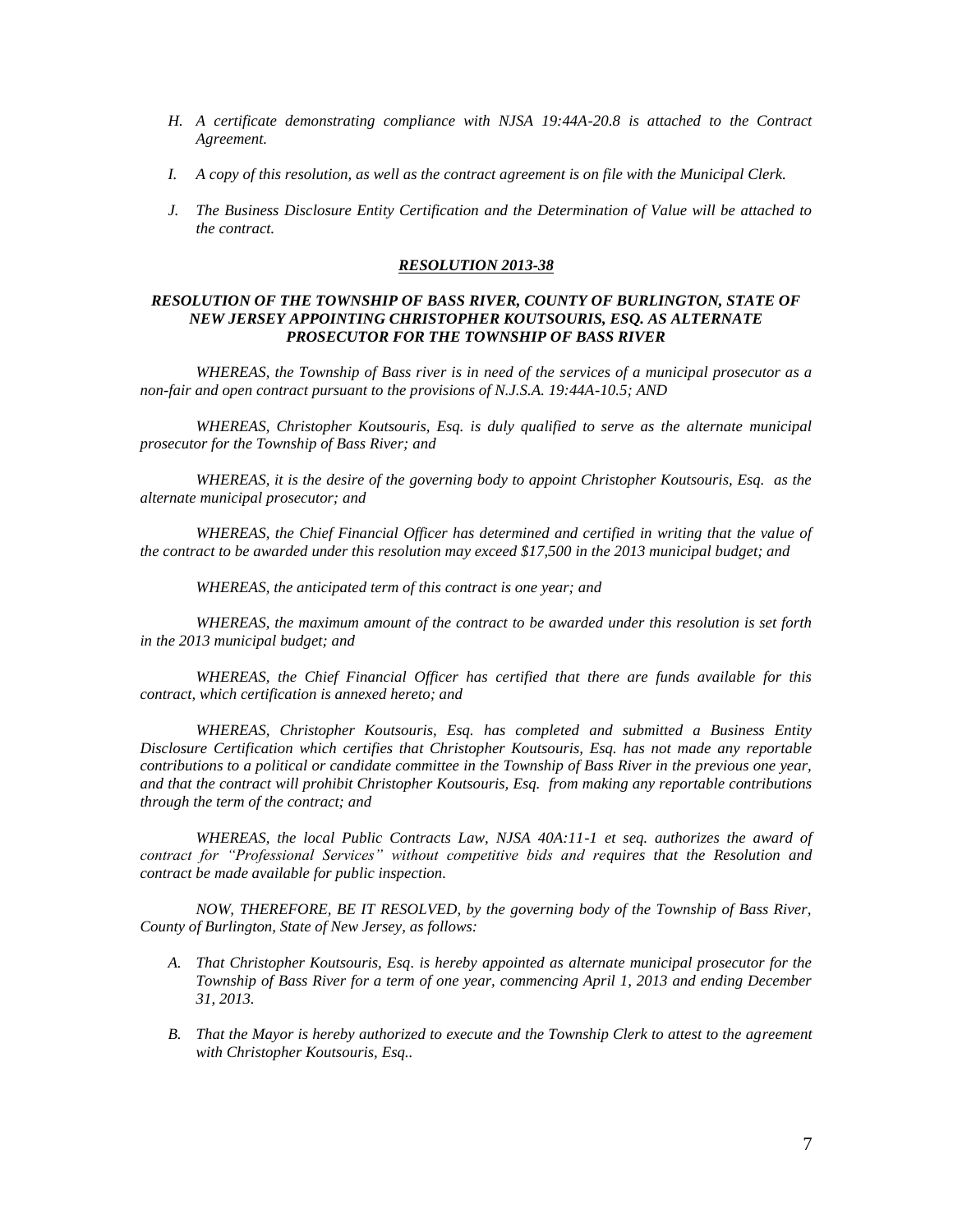- *C. This contract is awarded without competitive bidding as a "Professional Service" in accordance with NJSA 40A:11-5(1)(a)(i) of the Local Public Contracts Law because it is for services to be performed by a person(s) authorized by law to practice a recognized profession.*
- *D. A notice of this action shall be printed once in the official newspaper of the Township of Bass River.*
- *E. This resolution takes effect April 1, 2013.*
- *F. A certified copy of this resolution shall be provided by the Township Clerk to the Chief Financial Officer and to Christopher Koutsouris, Esq.*
- *G. That a certificate of availability of funds executed by the Chief Financial Officer is annexed hereto. The following are the line item appropriations or ordinances that constitute the availability of funds for the contract: Municipal Prosecutor O/E.*
- *H. A certificate demonstrating compliance with NJSA 19:44A-20.8 is attached to the Contract Agreement.*
- *I. A copy of this resolution, as well as the contract agreement is on file with the Municipal Clerk.*
- *J. The Business Disclosure Entity Certification and the Determination of Value will be attached to the contract.*

### **RESOLUTION 2013-39**

### **RESOLUTION AUTHORIZING EMERGENCY TEMPORARY APPROPRIATIONS FOR CY 2013 BUDGET**

The motion was made by Mayor Cope, seconded by Deputy Mayor Capriglione to approve Resolution 2013-39. Votes: Cope–Yes, Capriglione-Yes, Bourguignon-Yes. All in favor and Resolution 2013-39 was hereby approved.

#### *RESOLUTION 2013-39*

#### *RESOLUTION AUTHORIZING EMERGENCY TEMPORARY APPROPRIATIONS FOR CY 2013 BUDGET*

*WHEREAS, an emergent condition has arisen in that the Township is expected to enter contracts, commitments or payments prior to the 2013 CY budget and no adequate provision has been made in the 2013 CY temporary budget for the aforesaid purposes, and*

*WHEREAS, N.J.S.A. 40A:4-20 provides for the creation of an emergency temporary appropriation for said purpose, and*

*WHEREAS, the total emergency temporary appropriation resolutions adopted in the year 2013 CY pursuant to the provisions of Chapter 96, P.L. 1951 (N.J.S.A. 40A:4-20) including this resolution total \$\$27,400*

*NOW THEREFORE BE IT RESOLVED by the Board of Commissioners of the Township of Bass River, in the County of Burlington, State of New Jersey, (not less than two thirds of all the members thereof affirmatively concurring) that in accordance with the provisions of N.J.S.A. 40A:4-20:*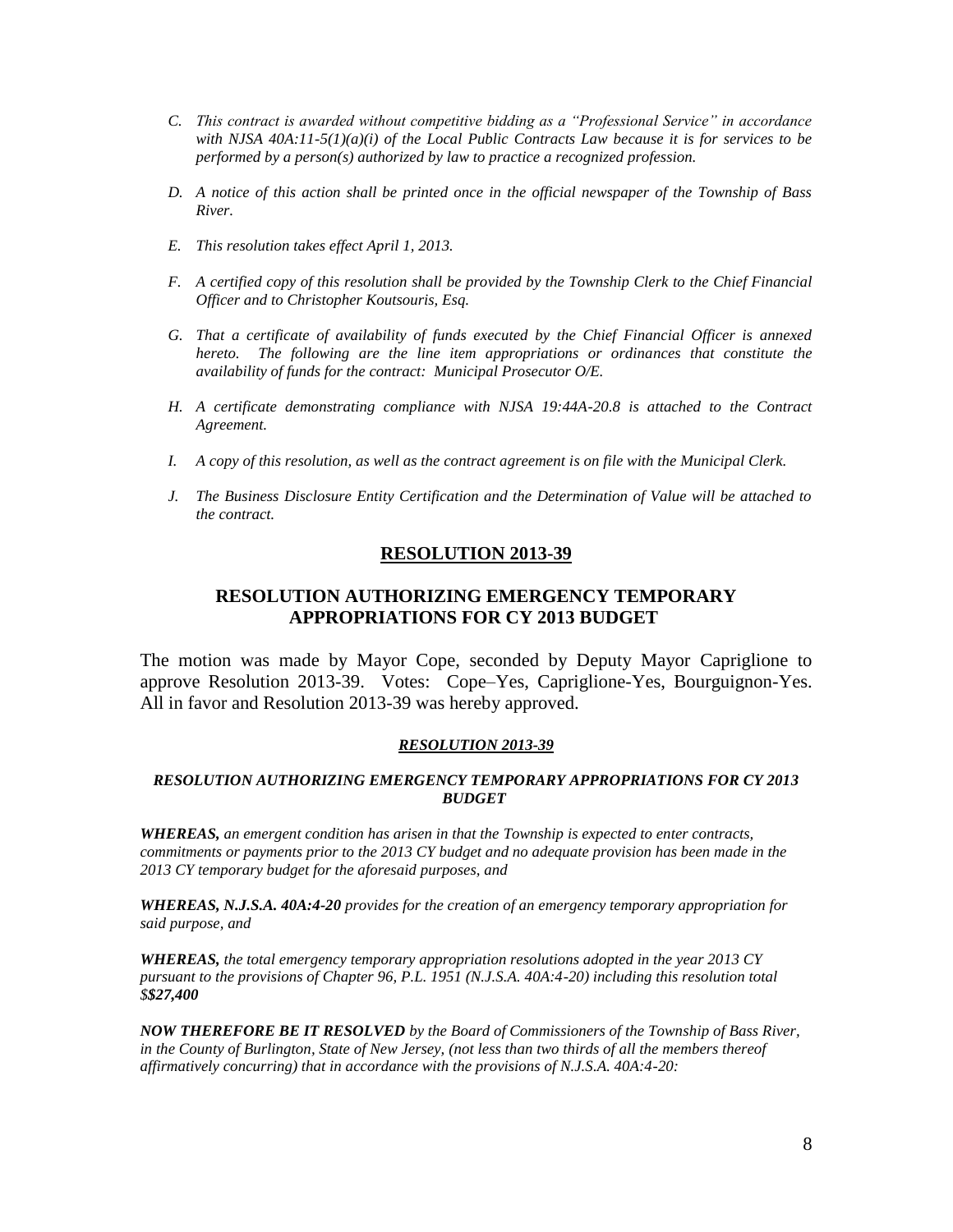*1. Emergency temporary appropriations be and the same are hereby made in the amount of \$27,400 as follows:*

| Planning Board O/E     | \$1,500  |
|------------------------|----------|
| Convenience Center O/E | \$10,000 |
| Recycling Tax          | \$400    |
| Municipal Court S/W    | \$10,000 |
| Public Defender O/E    | \$3,000  |
| Social Security        | \$2,500  |
| Total                  | \$27,400 |

- *2. Said emergency temporary appropriations will be provided for in the 2013 CY budget.*
- *3. That one certified copy of this resolution be filed with the Director, Division of Local Government Services.*

*4.*

### **RESOLUTION 2013-40**

# **A RESOLUTION OF THE TOWNSHIP OF BASS RIVER AUTHORIZING THE CREATION OF THE PARK AND RECREATION COMMITTEE**

### **RESOLUTION 2013-41**

# **A RESOLUTION OF THE TOWNSHIP OF BASS RIVER AUTHORIZING THE CREATION OF THE BEAUTIFICAITON COMMITTEE**

The motion was made by Commissioner Bourguignon, seconded by Deputy Mayor Capriglione to table Resolutions 2013-40 and 2013-41. Votes: Cope–Yes, Capriglione-Yes, Bourguignon-Yes. All in favor and Resolutions 2013-40 and 2013-41 were hereby tabled.

OLD BUSINESS:

The Burlington County Wastewater Service Area Map was discussed. Solicitor was instructed to communicate with Burlington County on the matter.

### NEW BUSINESS:

The 2013 Municipal Budget will be discussed at a special meeting scheduled for April  $15<sup>th</sup>$  at 7 p.m.

REPORTS:

The following reports were noted.

Report of Solicitor Report of Municipal Court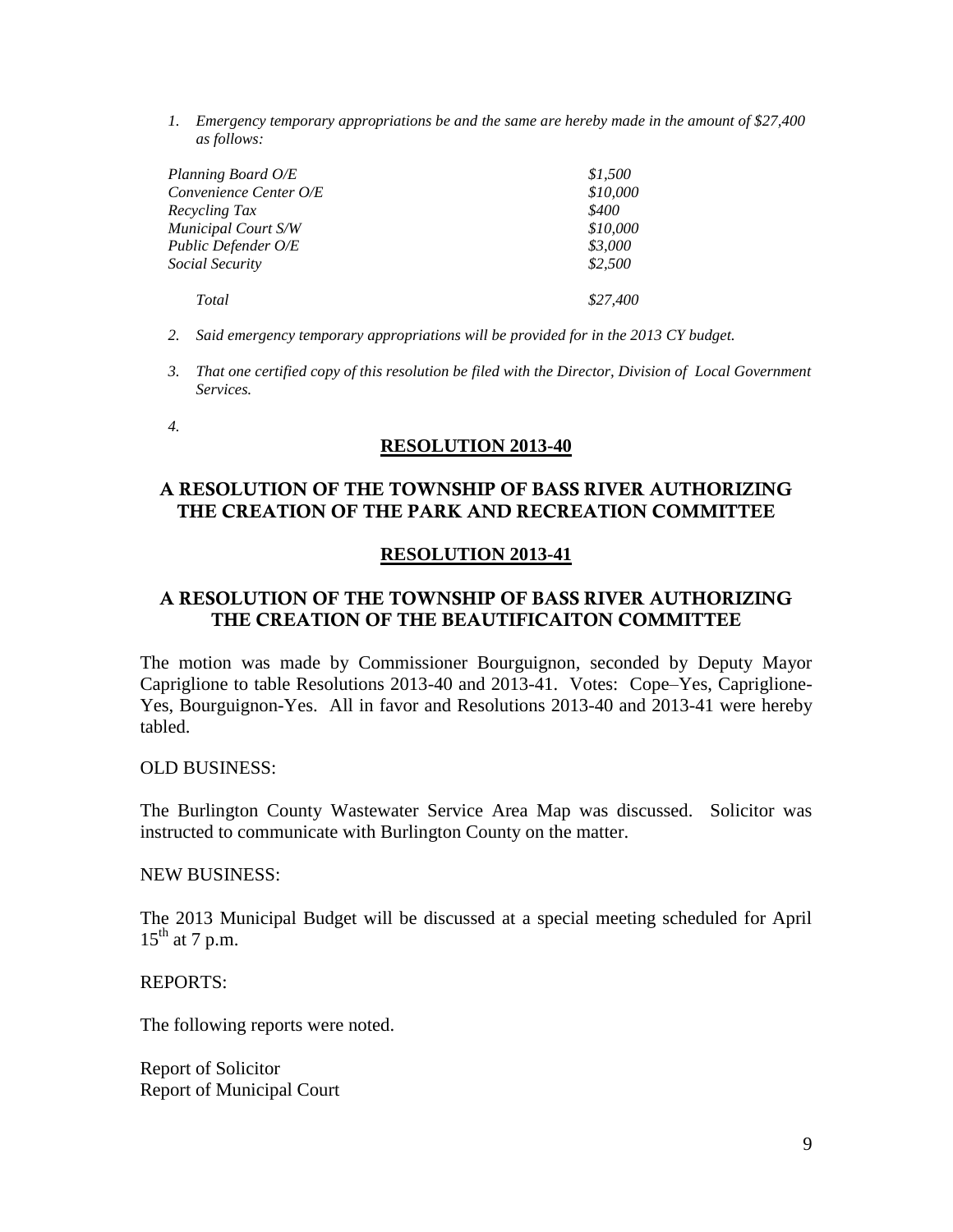# Dog Report

# Report of Safety Coordinator

Other Reports: The rebuilding of the generator at the school was discussed. Commissioner Bourguignon made a motion to authorize funding to participate in rebuilding of a generator at the school. The motion was scheduled by Deputy Mayor Capriglione. Votes: Cope-Yes, Bourguignon-Yes, Capriglione-Yes. All in favor and motion carried.

Deputy Mayor Capriglione reported that he made a formal request to the fire company to give a monthly report to the Board of Commissioners.

Commissioner Bourguignon reported on recent ambulance calls within the Township. Commissioner to reach out to some EMS organization to provide some additional coverage due to members from squad 85 having sustained damages from Super Storm Sandy and may be out of their homes. Response time to calls is of concern.

# PUBLIC COMMENT:

The meeting was open for public comment at 8:08 p.m. upon a motion by Commissioner Bourguignon, seconded by Deputy Mayor Capriglione. All in favor.

Mr. Assur asked if there were any ideas for naming of the new playground/park. Commissioner Bourguignon told him not yet but there are some ideas and perhaps put it on the website asking for suggestions. Mr. Assur asked about a future reassement and if that was for tax purposes. Yes, for tax purposes.

Mr. Rothchild noted for information purposes that personal belongs and outside materials from Sandy can be claimed on your income tax.

Mr. Aaronson asked if modification of the current code with regard to the Environmental Commission was still moving forward. The disconnect between state statute and local ordinance being a concern. Mayor said that yes , this is being looked into. Mr. Aaronson asked if Mayor could confirm who was appointed to Planning Board from the Environmental Commission. Mayor provided clarification on Mr. Henry Gomez appointed to the Environmental Commission due to the fact that he was on the Planning Board longer than the other volunteer members. She noted that Ms. Bitzberger is looking through the book to help in efforts. Mr. Aaronson asked when the employees of Bass River last received an increase. Mayor stated that last year employees received 2% and two years prior no increases were given. Solicitor to look into health care coverage responsibility by the Township to the employees.

Mr. Curtin reported a pot hole on Birch Road.

Ms. Carol Bitzberger asked about the two properties on Route 9—B & B Hawthorne (the old gas station) and the Sears property that are contaminated. Township was looking into